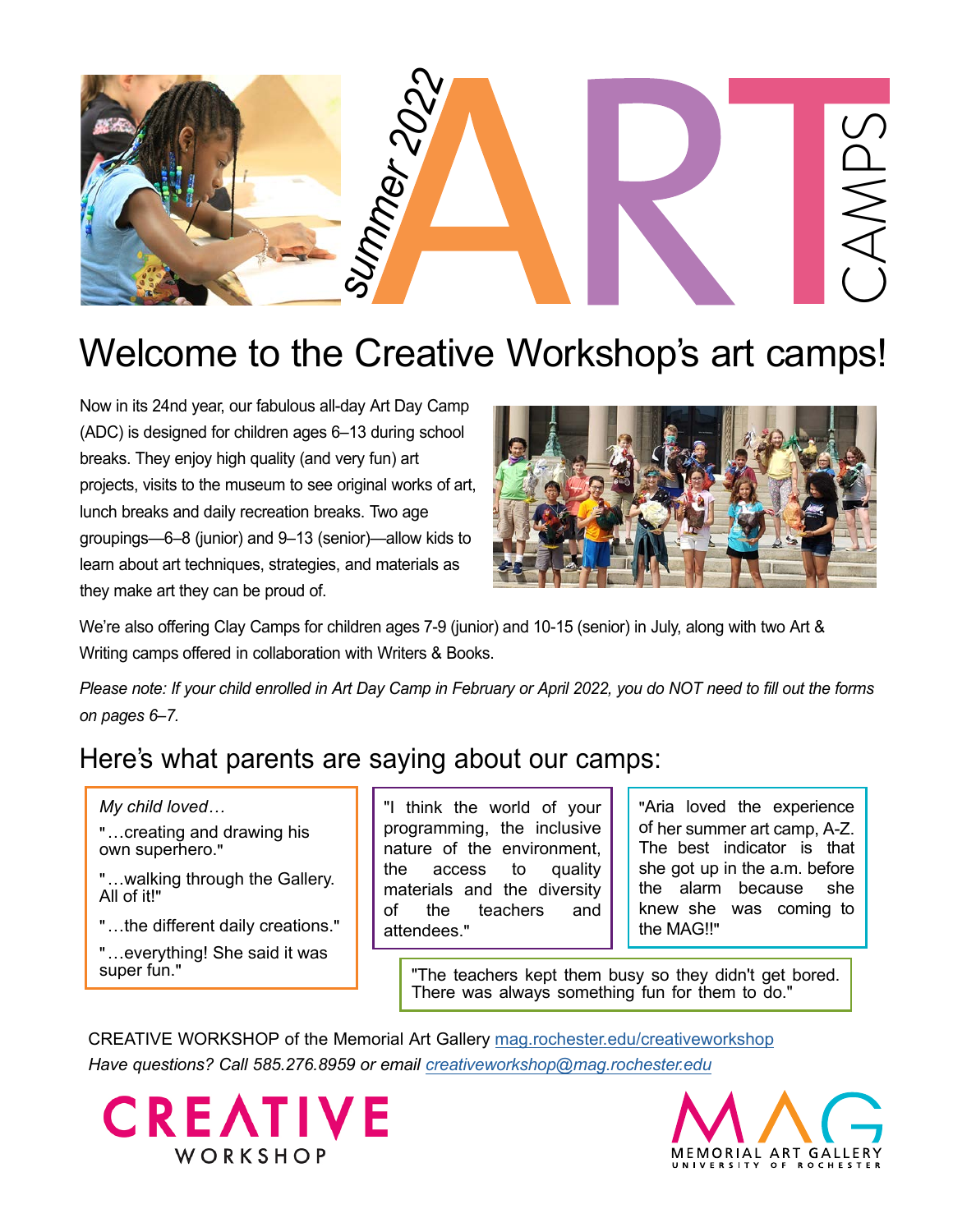## **CREATIVE** WORKSHOP



## General FAQs

*How are classes divided?* When you register we assign your child to one of two groups based on age and class dynamics. In most cases, the junior group is ages 6–8 and the senior group 9–13. For Art Day Camp, each group enjoys a morning class with one of the day's teachers and an afternoon class with another.

*Can I sign up my child for morning/afternoon only?* No, camps are all day, for the full week because each day consists of interrelated classes with a common theme. Interested in half day summer classes for kids? Watch for our full summer brochure published in mid-May.

*When does the day begin and end?* Instruction begins at 9 am and ends at 4:30 pm, but you may drop off your child as early as 8:30 am and pick up as late as 5 pm. There is no extra charge for this supervised pre-care/ after-care.

*What do kids do during classes?* Our curriculum emphasizes artistic skill-building (especially drawing, painting, and sculpture) through creative projects. Instructors plan flexible lessons, give thorough demonstrations, and work individually with students to help them realize their own artistic strengths. Children make confident, exciting and increasingly ambitious art projects.

*Do you provide lunch or snacks?* No, students should bring a lunch, two snacks (to each during breaks) and a drink (in a non-glass container, please) from home. We recommend that snacks be packed separately from lunches so your child is not tempted to each lunch at snack time. No refrigeration or silverware is provided.



Labeling your child's lunch and leak-proof beverage container helps us avoid confusion and helps your child locate their meal. *Water fountains are closed until further notice so please make sure you send your child with enough to drink for the day.* NOTE ON FOOD: In an attempt to accommodate kids with allergies, we ask that you avoid sending foods containing nuts or nut products.

*What do kids do during breaks?* Twice a day (morning and afternoon), children get breaks to walk, stretch, relax and enjoy a snack brought from home. During the supervised hour-long recreation break (before the afternoon class), children may choose to relax and read or draw or be actively involved in games or other physical activities (indoor or outdoor, depending on the weather). *Make sure your child is dressed for the weather. No flip flops or jelly shoes, please. This is the only time a child can use a tablet or phone brought from home to reach or play games.*

*Will I receive a registration confirmation?* Online registrations automatically generate an email acknowledgment. Anyone registering in-person or by mail-in check can request a confirmation/receipt with tax ID # sent by email.

*More questions?* Contact Rachael Baldanza at 585.276.8956 (rbaldanza@mag.rochester.edu).



### How our camps use the museum

We bring the campers into the museum, or on the MAG grounds, often to see art around the world and back in time. Using strategies designed to teach kids to look more carefully, we help them learn to make creative decisions based on other artists' work and realize some of the many things we all have in common.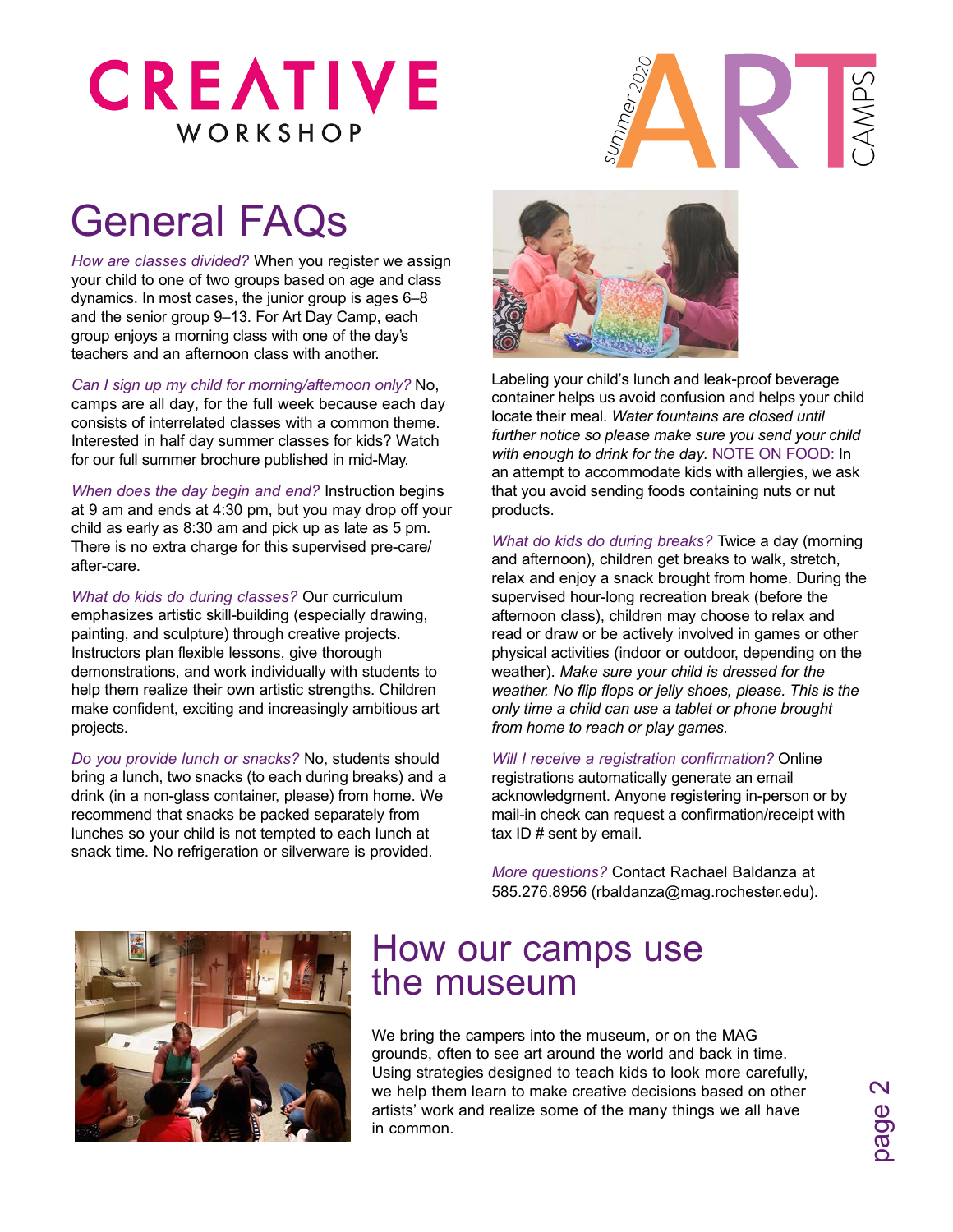



page 3

## **ADC SUMMER**2022

At Summer Art Day Camp, kids ages 6–13 can explore cool artworks from different cultures and creators. We divide kids by age (JUNIORS 6–8 and SENIORS 9–13). Register by the week using our online system at **[bit.ly/CW\\_ArtDayCamps](https://bit.ly/CW_ArtDayCamps)**. You'll find detailed class descriptions there. NOTE: We reserve the right to make teacher substitutions when and where needed.

WEEK 1 (July 5-8) taught by Sara Blake, Whitney Brown & Lizz DeSimone **CARTOONING, COLLAGING & PAINTING** {**JR - 1CSU22**} **WATERCOLOR SKETCHBOOK & CARTOONING** {**SR - 2CSU22**}

WEEK 2 (July 11–15) taught by Faith Gruver, Sara Blake, Casey Cardillo & Lizz DeSimone **PAINTING FROM IMAGINATION & WHAT WE SEE** {**JR - 3CSU22**} **CREATING WITH COLOR & DRAWING SKILLS** {**SR - 4CSU22**}

WEEK 3 (July 18–22) taught by Whitney Brown & Lizz DeSimone **BACK IN TIME & AROUND THE WORLD** {**JR - 5CSU22**} **PAINTING STORIES/ILLUSTRATING DREAMS & PAPER MACHE** {**SR - 6CSU22**}

WEEK 4 (July 25–29) taught by Grace Gumina, Whitney Brown & Lizz DeSimone **PUPPETS, PAINTING, COLLAGE & LANDSCAPES** {**JR - 7CSU22**} **PATTERN/PRINTMAKING & SUPERHEROS/CARTOONS** {**SR - 8CSU22**}

WEEK 5 (August 1-5) taught by Amy J. Fisher, Sara Blake & Grace Gumina **ART OF THE GAME & ANIMALS IN ART** {**JR - 9CSU22**} **ANIMALS IN ART: HYBRID CREATURES & ILLUSTRATING BASICS** {**SR - 10CSU22**}

WEEK 6 (August 8–12) taught by Faith Gruver, Sara Blake & Whitney Brown **INSPIRED BY UBUHLE WOMEN & THE ART OF SPORT/DANCE: ART IN ACTION {JR - 11CSU22} THE ART OF SPORT/DANCE: ART IN ACTION & INSPIRED BY UBUHLE WOMEN** {**SR - 12CSU22**}

WEEK 7 (August 15–19) taught by Grace Gumina, Sara Blake & Lizz DeSimone **PEOPLE, PETS, PORTRAITS & PUPPETS/ART & NATURE** {**JR - 13CSU22**} **NATURE PAINTING, LANDSCAPES & ENVIRONMENTS** {**SR - 14CSU22**}

WEEK 8 (August 22–26) taught by Sara Blake, Whitney Brown & Lizz DeSimone **HISTORY HOP, ARTIST'S BOOKS & COLLAGE** {**JR - 15CSU22**} **ARTIST BOOKS, MINI COMICS & TRAVEL SKETCHBOOK** {**SR - 16CSU22**}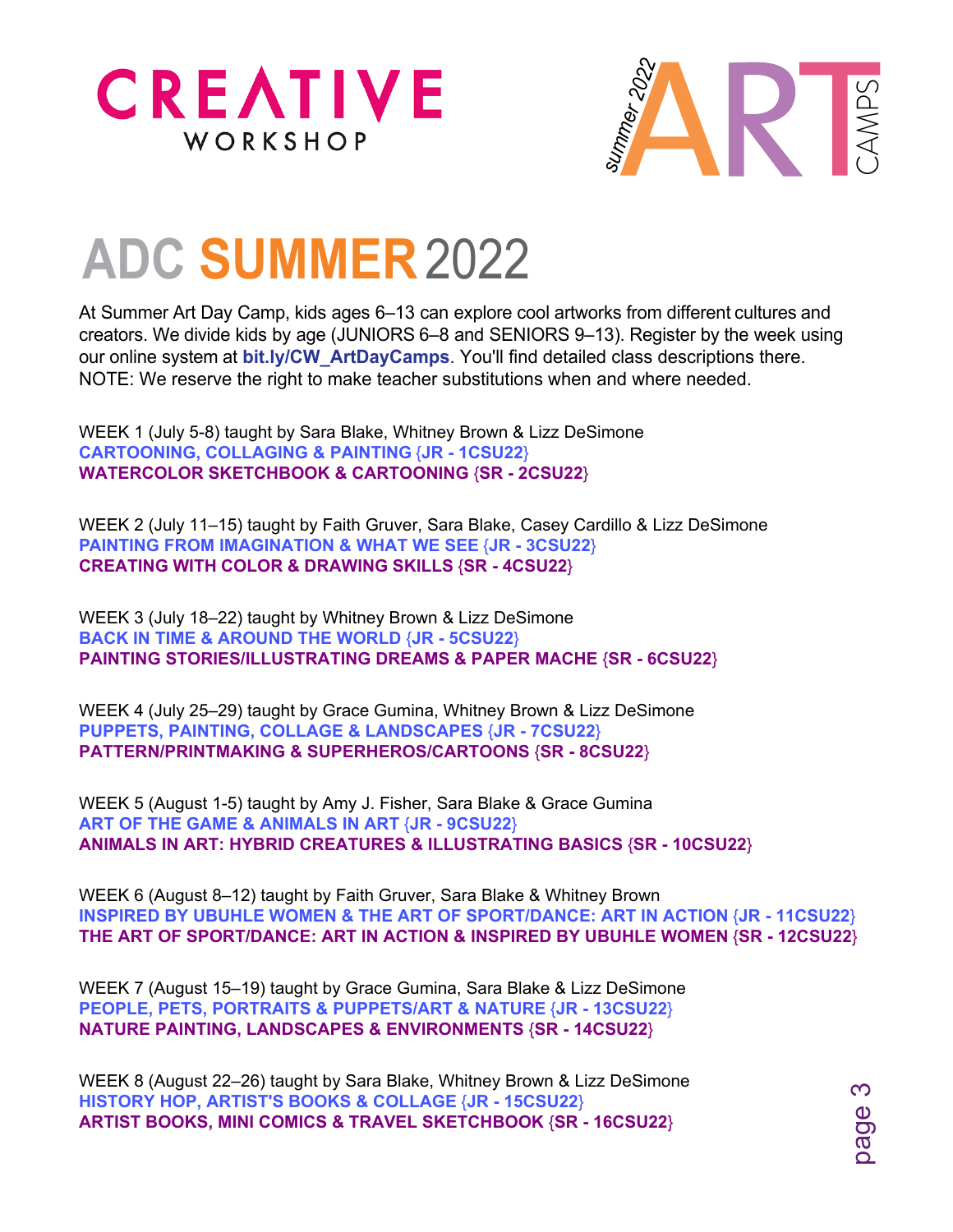







# **CLAY CAMPS SUMMER**2022

#### **CLAY & CREATIVITY** (ages 7–9)

We'll make several fun, clay-based projects and have lots of chances to create using other artist media. We'll be inspired by animals, nature & history.

| WEEK 1 (July 11-15) | ${17}$ CSU22} |
|---------------------|---------------|
| WEEK 2 (July 18-22) | ${18}$ CSU22} |
| WEEK 3 (July 25-29) | ${19}$ CSU22} |

[taught by Sara Blake, Casey Cardillo, Grace Gumina & Kim Kurtz]

#### **CLAY & MORE** (ages 10–15)

Experience working with clay through hand building and on the wheel. This camp is a great way to start with pottery and also work in mixed-media.

WEEK 1 (July 11-15) {**20CSU22**} WEEK 2 (July 18-22) {**21CSU22**} WEEK 3 (July 25-29) {**22CSU22**}

[taught by Jason Ferguson, Laura Garland, Sara Blake & Kim Kurtz]

*For general info about our camps, see page 2.*

## Clay FAQs

*Can I sign up my child by the day for Clay Camp?* 

No, Clay Camp is by the week only because clay projects need time to be created, dried, fired to bisque, glazed or painted, and if glazed, fired again.

*I'm interested in half-day summer classes for my child. Will you be offering these?*  Yes. Information on half-day classes will be released mid May, with registration beginning May 18.

#### *How should my child dress for Clay Camp?*

The clay used for our camps is a red earthenware, which can stain clothing. We recommend campers wear messy T-shirts, jeans, sneakers or closed toed shoes. No open toed shoes.

#### *Will my child be working on the wheel?*

Clay & More students will have at least one experience on the potter's wheel. Students younger than 10 cannot work safely on the wheel.

page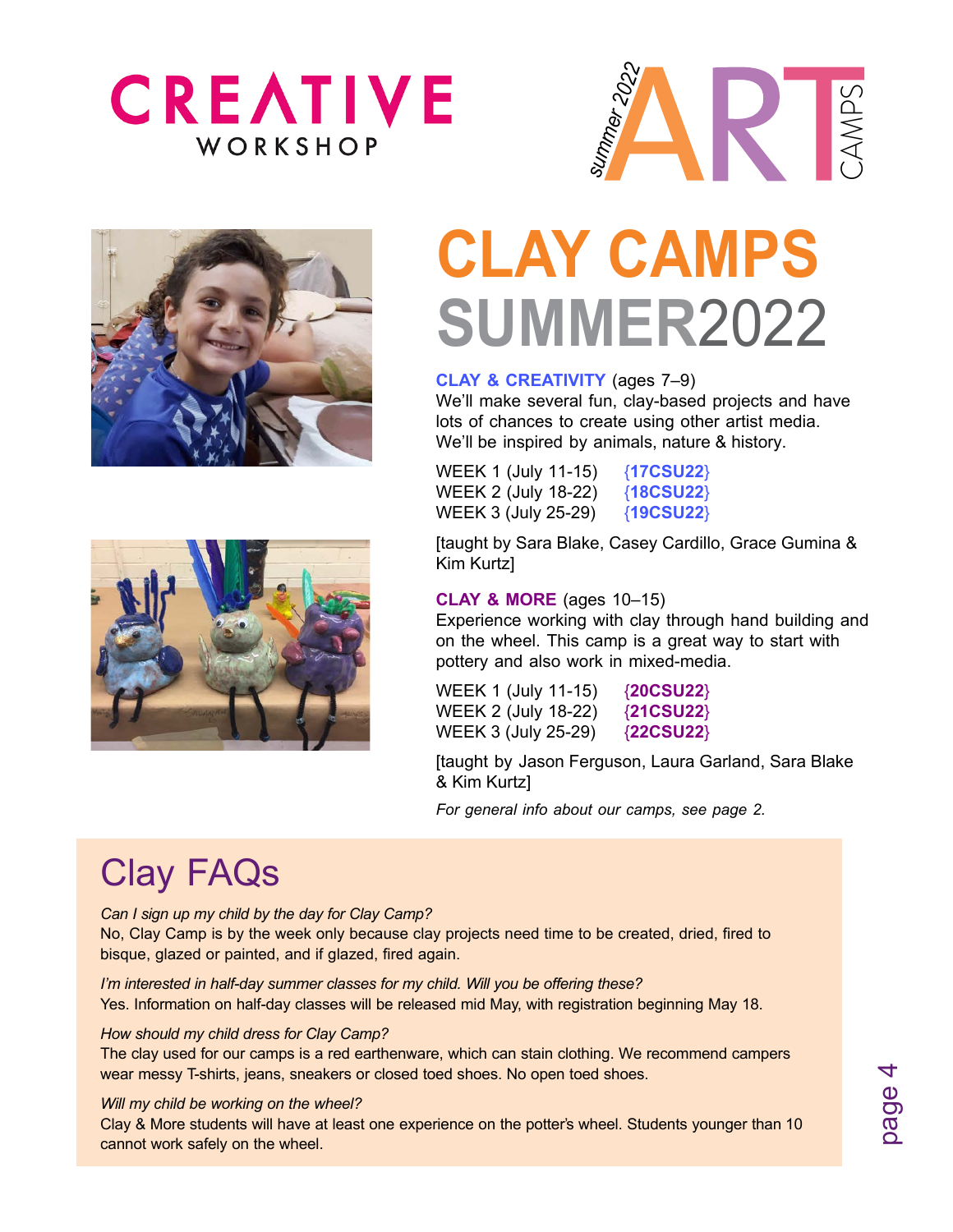



# **ART & WRITING CAMPS SUMMER**2022 *offered in collaboration with Writers & Books*

The Creative Workshop is partnering with Writers & Books for these all-day camps taught by two master teaching artists—a writer and a visual artist. In both, students will spend mornings at Writers & Books (just up the street from MAG) and afternoons at the Creative Workshop and be walked by teaching assistants between sites during the lunch hour. This camp runs from 9 am to 4 pm.



#### JULY 18–22: **WRITE & ILLUSTRATE** (ages 10–14)

[taught by Tracy Cretelle & Lizz DeSimone]

Create your own fantastically illustrated and imaginatively written story. You'll learn how to illustrate an idea, choose a fitting style, and draw things you don't know how to draw plus learn the basics of plot, character, and setting, all using juicy language. You'll also spend time drawing in the museum. At the end of the week, you'll take home your own illustrated books.

#### {**23CSU22**}

#### AUGUST 1–5:

**TELLING TALES** (ages 7–9) [taught by Rylie Day & Amy J. Fisher]

Create your own characters and explore your own story ideas while learning at the hand of master teaching artists, a writer and a visual artist. You'll learn the tools of the trade—how to illustrate an idea, choose a fitting style, and draw things you don't know how to draw—and learn the basics of plot, character, and setting, all using juicy language. At the end of the week, you'll take home your own comic or story book and illustrated mini stories. We'll also spend time drawing in the museum.

{**24CSU22**}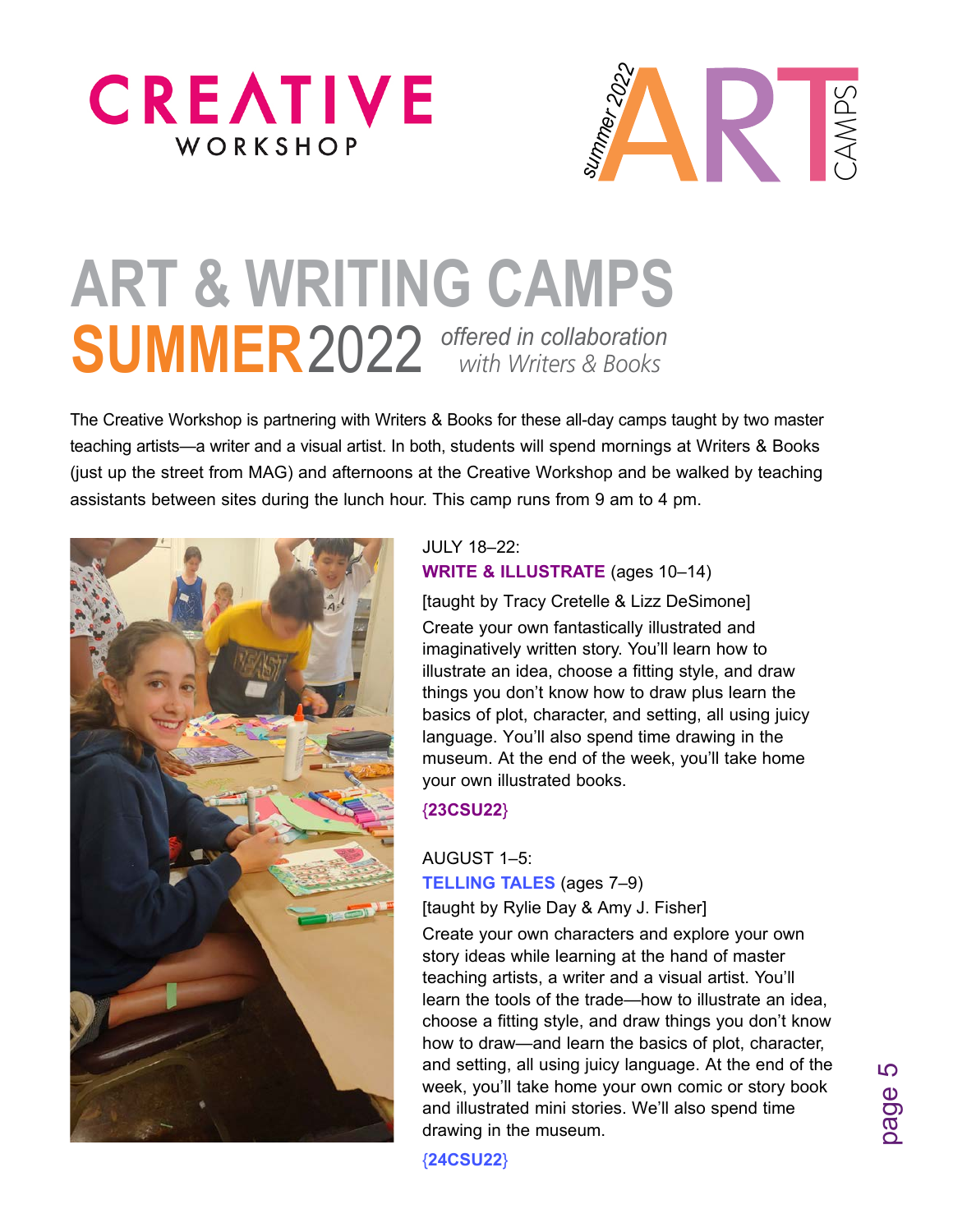#### CREATIVE WORKSHOP SUMMER 2022 ART CAMPS PERMISSIONS

#### CHILD'S NAME\_\_\_\_\_\_\_\_\_\_\_\_\_\_\_\_\_\_\_\_\_\_\_\_\_\_\_\_\_

Please return completed forms (all three pages) to the Creative Workshop office with payment to register a student for Art Day Camp, all-day Clay Camp, or Art & Writing Camp. Forms can be accepted in person or through the mail. Registrations will not be processed without a completed registration form.

Creative Workshop, Memorial Art Gallery, 500 University Avenue, Rochester, NY 14607 Phone 585.276.8959 Fax 585.276.8960

Please let us know if you would like a receipt with a tax ID number.

*Parents please note:* If you are enrolling more than one child, and the information on pages 6 and 7 is identical, you do not need to fill out those pages more than once. **You do, however, need to fill out page 8 (the registration form) for each child.**

#### **PERMISSIONS**

1. Statement of Risk and Liability, Certificate of Health Emergency Waiver (required)

In consideration for allowing the same of the state of the state of participate in this Creative Workshop program I, as his/her parent/guardian represent and affirm to the University of Rochester that:

- 1. I understand that participating in any activity involves a risk of injury or harm.
- 2. All such risks are being assumed knowingly and voluntarily, including but not limited to those associated with travel to and from the Program.
- 3. I certify that my child is in good health and has no physical condition that would prevent him/her from participating in the Program.
- 4. In the event of the Program's inability to locate me, or the emergency contact designee, I give permission to the Program Authorities to take such emergency measures, as they deem appropriate until such time as emergency contact designee or myself can be contacted.
- 5. I will not hold the University, its employees, and agents responsible for any injury or other harm that results from Program participation.

#### 2. Publicity

This includes class photos and videos for our website and other MAG-related events. Students participating in various sessions may have opportunities to speak about their experiences in the program to the media during classes and presentations.

 $\Box$  I, the undersigned, give permission for the use of any photos, movies, audio, or video tapings of my child's activities or art work in Creative Workshop publications. The material so obtained may be used for educational purposes or for publicity benefiting the Memorial Art Gallery.

 $\Box$  **I do not** give permission for images of my child or my child's artwork to be used for publicity as outlined above.

#### 3. Field Trips

 $\Box$  I give my child permission to leave the Memorial Art Gallery grounds with his/her teacher and classmates within walking distance. *Please note that children enrolled in Writers & Books camps on page 5 must be able to walk accompanied by staff members between MAG and W&B.*

 $\Box$  **I do not** give permission for my child to leave the Memorial Art Gallery grounds for field trips as outlined above.

By signing below, I acknowledge that I have read and understood the above terms.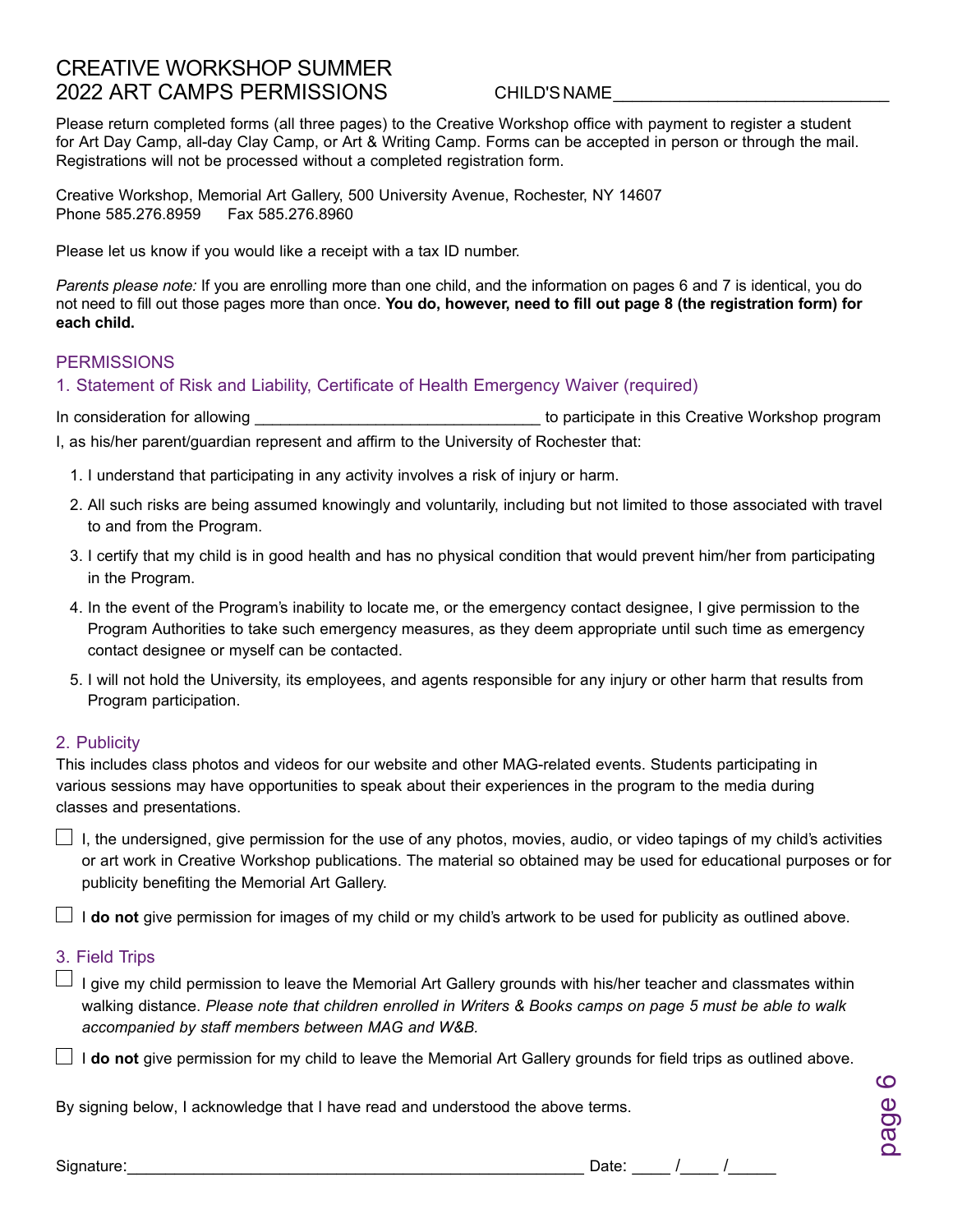#### CREATIVE WORKSHOP SUMMER 2022 ART CAMPS PERMISSIONS *(cont.)*

CHILD'S NAME\_\_\_\_\_\_\_\_\_\_\_\_\_\_\_\_\_\_\_\_\_\_\_\_\_\_\_\_\_

#### IMPORTANT HEALTH AND SAFETY INFORMATION

Please provide daytime phone numbers below where we may reach you promptly in case of accident or illness requiring atten-tion. *In the event of a true medical emergency we will call 911 at the same time we call the numbers below.*

| Note: MAG does not employ trained medical personnel. Gallery security staff, who work in a building adjacent to the<br>Creative Workshop, do have basic CPR training. Although we will assist in helping your child take prescribed oral<br>medication, we are limited in our ability to attend to varying individual health needs. If your child has specific health needs<br>while at Art Day Camp, we urge you to communicate with our staff at the time of registration. Please share any<br>information that will help us take care of your child by carefully answering the following questions: |  |
|--------------------------------------------------------------------------------------------------------------------------------------------------------------------------------------------------------------------------------------------------------------------------------------------------------------------------------------------------------------------------------------------------------------------------------------------------------------------------------------------------------------------------------------------------------------------------------------------------------|--|
|                                                                                                                                                                                                                                                                                                                                                                                                                                                                                                                                                                                                        |  |
| Is your child asthmatic, with an inhaler he/she can use? $\Box$ No $\Box$ Yes                                                                                                                                                                                                                                                                                                                                                                                                                                                                                                                          |  |
| Will your child be taking medication while at the Workshop? $\Box$ No $\Box$ Yes                                                                                                                                                                                                                                                                                                                                                                                                                                                                                                                       |  |
| If you answered yes to any of the questions above, please provide a recommended course of action:                                                                                                                                                                                                                                                                                                                                                                                                                                                                                                      |  |
|                                                                                                                                                                                                                                                                                                                                                                                                                                                                                                                                                                                                        |  |
| Is there anything else we should know that will help your child be successful in this all-day program? Our goal is a joyful<br>and educational experience. Any notes are kept in confidence between the program coordinator and Creative Workshop<br>staff.                                                                                                                                                                                                                                                                                                                                            |  |

#### PICKUP AND DROPOFF INFORMATION

Your child's safety is of paramount importance to us. Please escort your child into the Workshop in the morning and sign him/ her in. At the end of the day, please come in and sign him/her out. If you want any other person, including a spouse, to have permission to pick up your child, please list them below. **Anyone picking up a child will be asked to show a photo ID.**  *Please note that children enrolled in Writers & Books workshops on page 5 will be signed in at W&B.*

\_\_\_\_\_\_\_\_\_\_\_\_\_\_\_\_\_\_\_\_\_\_\_\_\_\_\_\_\_\_\_\_\_\_\_\_\_\_\_\_\_\_\_\_\_\_\_\_\_\_\_\_\_\_\_\_\_\_\_\_\_\_\_\_\_\_\_\_\_\_\_\_\_\_\_\_\_\_\_\_\_\_\_\_\_\_\_\_\_\_\_\_

| Name: | phone | relationship to child |  |
|-------|-------|-----------------------|--|
|       |       |                       |  |
| Name: | phone | relationship          |  |

#### REFUND POLICY

All class registrations are non-refundable with the exception of those that have been cancelled due to inadequate enrollment.

The Workshop reserved the right to cancel any class, in which case a full refund is issued.

*Please note*: Behavior problems deemed sufficiently disruptive will result in a child's removal from the program. No refunds are made in these cases.

Signature: \_\_\_\_\_\_\_\_\_\_\_\_\_\_\_\_\_\_\_\_\_\_\_\_\_\_\_\_\_\_\_\_\_\_\_\_\_\_\_\_\_\_\_\_\_\_\_\_ Date: \_\_\_\_ /\_\_\_\_ /\_\_\_\_\_

| Date: |  |
|-------|--|
|-------|--|

page